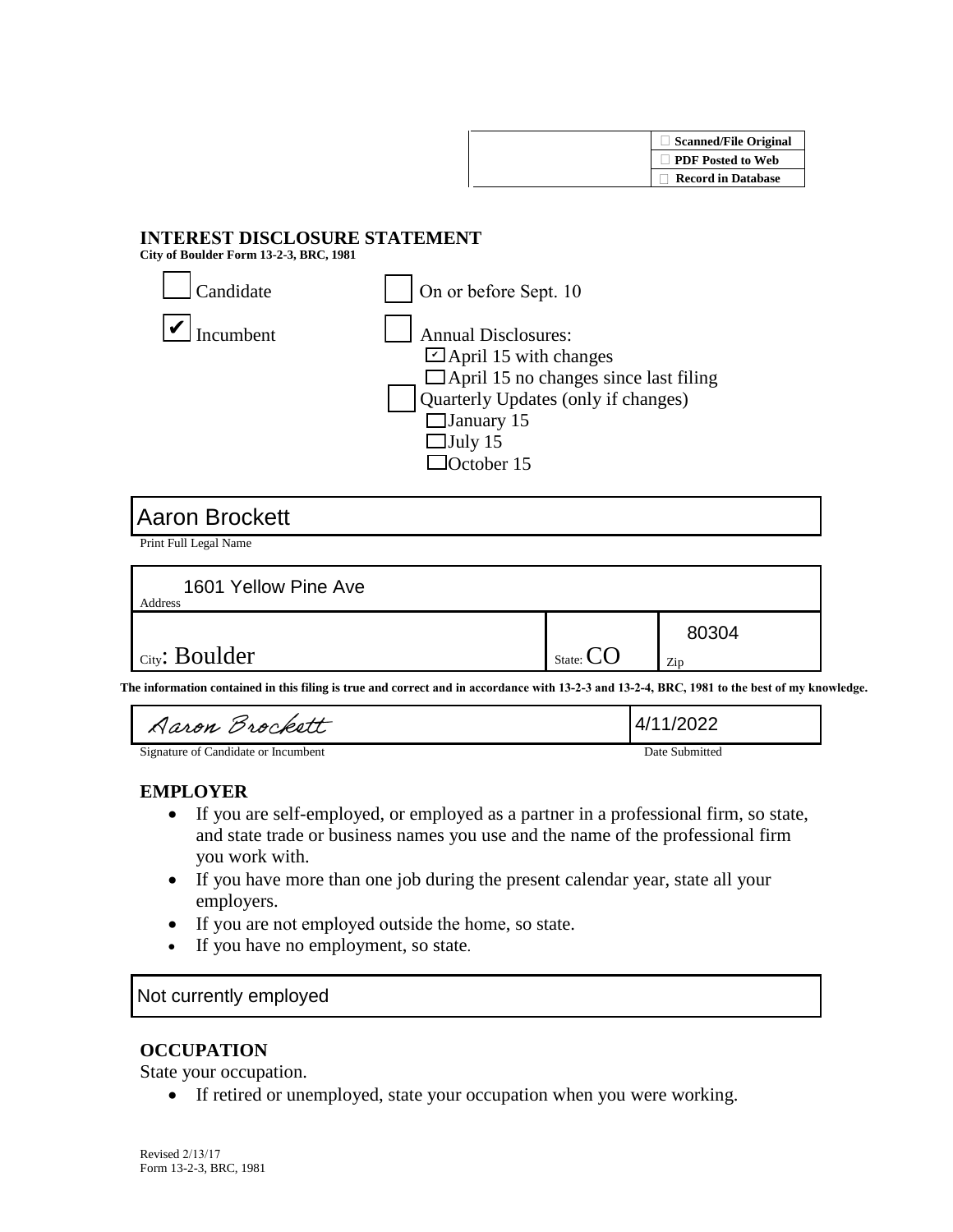- If you are a student or not employed outside the home, so state.
- If you have more than one occupation, state all of them.
- If you have a profession or skill which you have used in the past, but are not now using in your job, you may state that additionally.

Software engineer

#### **SOURCE OF INCOME**

State the type and source of any other income in excess of one thousand dollars during the twelve months preceding the date of filing. You do not need to include an employer identified in the preceding section. Each source of income must be listed, regardless of its tax status. Sources must be listed specifically; that is, *stocks* would be insufficient; you must state *stock in XYZ Company*. The type of income can be stated generally; *capital gain, dividend, rent, other household, retirement accounts,* etc. You are not required to disclose the amount of income from any source, but you may if you wish. If you are self-employed state the source of any other income in excess of one thousand dollars that you received during the twelve months preceding the date of filing. **Note:**  Do not disclose the names of clients or others to whom you have a legal duty of confidentiality without their permission. A legal duty of confidentiality is one in which you could invoke the right to refuse to answer a question under oath in a trial, like a lawyer-client privilege.

| <b>Source</b>               | <b>Type</b>                   |
|-----------------------------|-------------------------------|
| <b>City of Boulder</b>      | <b>City Councilor stipend</b> |
| Vanguard S&P 500 Index Fund | Dividend                      |
|                             |                               |

#### **BUSINESS INTERESTS**

State the name, location, and nature of activity of any business entities or enterprises, with holdings of real or personal property or with business dealings in the area encompassed by the Boulder Valley Comprehensive Plan (BVCP), in which you or your household member have any financial interest, or in which you or your household member are actively engaged as an officer, director, or partner. You need not disclose a financial interest in any business entity in which you or your household member's only interest is through an investment in an excepted investment. A charitable donation is not a financial interest.

Excepted investment means a mutual fund, common trust fund of a bank, pension, or deferred compensation plan, any other investment fund, or a ten percent or less interest in the stock of a company, which for funds or stocks is widely held; publicly traded (or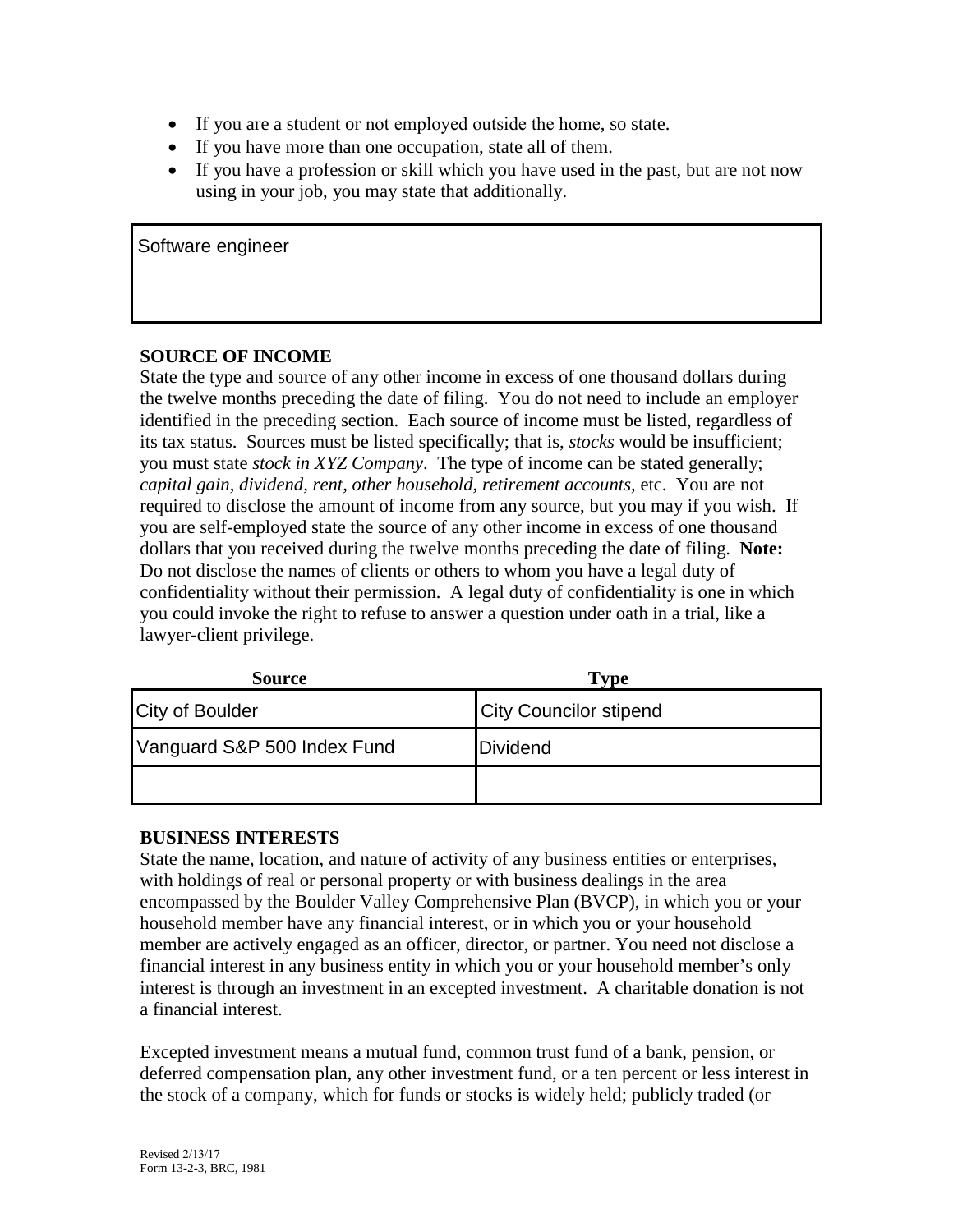available) or widely diversified; and which is for funds under circumstances where the investor neither exercises control over nor has the ability to exercise control over the financial interests held by the fund. A fund is widely diversified when it holds no more than five percent of the value of its portfolio in the securities of any one issuer (other than the U.S. Government.)

For each, state the nature of your interest or activity therewith, and state whether you or your household member have controlling interest in the entity. *Business entity* means any type of business: sole proprietorship, joint venture, partnership, corporation, trust holding or investment company, professional corporation, etc. It is immaterial whether the business is making money. Also, note that the business must be listed if it has any property, or any business dealings, within the BVCP, but that those holding and dealings do not have to be set forth (real estate holdings of businesses in which you or your household member have a controlling interest must be disclosed in the next question, however). The nature of your or your household member's involvement should be stated with a degree of specificity; that is, state *corporate vice president* rather than simply *officer*. The amount of financial involvement need not be disclosed, but you may if you wish.

| $\frac{\text{Organization's Name}}{\text{Two Way LLC}}$ |                       | Nature of Activity of Business<br><b>Real Estate</b> |                         | Controlling<br>Interest |  |
|---------------------------------------------------------|-----------------------|------------------------------------------------------|-------------------------|-------------------------|--|
| Address 1510 Zamia Ave #3                               |                       | Nature of Your Interest in Business                  | $\overline{\mathbf{v}}$ | <b>YES</b><br>NO.       |  |
| $_{\rm City}$ Boulder                                   | $\rm{CO}_{\rm State}$ | $\frac{1}{2}$ 80304                                  | 25% Partner             |                         |  |
| Organization's Name Card 1521 LLC                       |                       | Nature of Activity of Business<br><b>Real Estate</b> |                         | Controlling<br>Interest |  |
| Address 1521 Easy Rider Ln #101                         |                       | Nature of Your Interest in Business                  | ☑                       | <b>YES</b><br>NO.       |  |
| $_{\text{City}}$ Boulder                                | <b>ÇO</b>             | $\frac{1}{2}$ 80304                                  | 50% Partner             |                         |  |
| Organization's Name                                     |                       | Nature of Activity of Business                       |                         | Controlling<br>Interest |  |
| Address                                                 |                       | Nature of Your Interest in Business                  |                         | <b>YES</b><br>NO.       |  |
| City                                                    | State                 | Zip                                                  |                         |                         |  |

# **REAL ESTATE INTERESTS**

State the location of any real property within Boulder County in which you or your household member, or the business entities you or your household member have a reportable interest in, have any interest. Also state the nature of your, your household member, or your business entity's interest. All interests, including options, remainders, mineral rights, etc., no matter what their value, must be listed. You need not state the value of the interest, but you may do so if you wish.